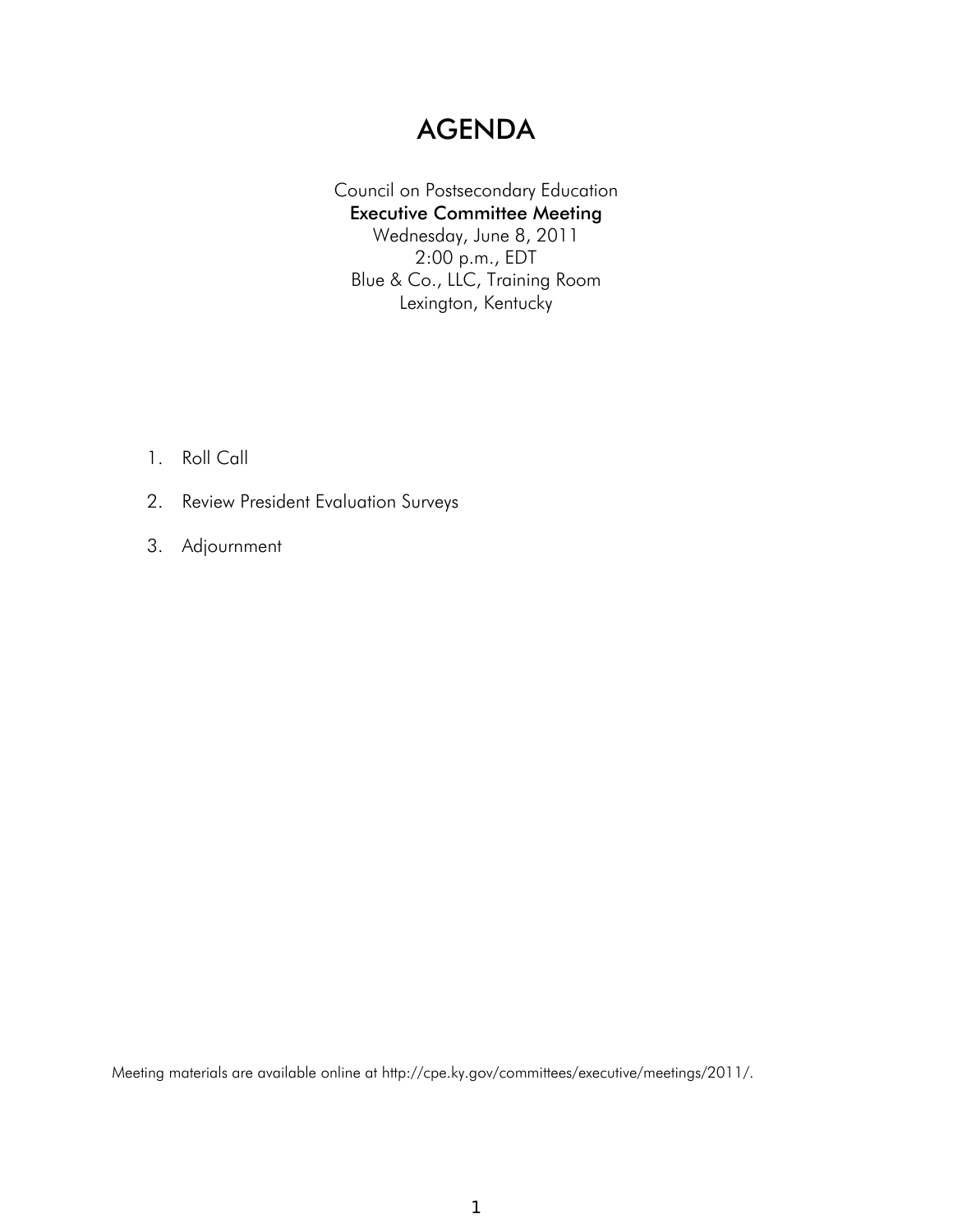## **CPE President's Plan of Work Priority Activities – August 2010 through August 2011**

- 1) Complete 2011-2015 Strategic Agenda for Postsecondary and Adult Education, establish metrics to assess performance, and coordinate implementation in partnership with campuses and providers.
- 2) Continue to enhance the Council's role as a respected and credible consensus builder, educational advisor, and policy resource for members of the General Assembly, Governor's office, and other state leaders.
- 3) Work with campus leaders to develop a funding request (operating and capital) and distribution process for 2012-14 that supports the educational missions of each institution, enhances quality and access, encourages innovation and collaboration, promotes degree production, and utilizes results from the VFA study to focus policy attention on asset preservation and space utilization.
- 4) With campus and state leaders, set tuition parameters that ensure strong links between tuition, mission, and performance, and balance the needs of campuses with the interests of students and policymakers.
- 5) Improve college readiness:
	- a. With KDE and EPSB, coordinate SB1 (2009) implementation, including alignment of K-12 and higher education academic standards, execution of remediation reduction plan, and improvements in teacher preparation and professional development.
	- b. Continue implementation of a P-20 data warehouse, and develop a research agenda and data analysis capabilities to strengthen policy development and implementation.
	- c. Engage more students in adult education programs, produce more GED graduates who are college/career ready, and transition more of those students on to postsecondary education.
- 6) Strengthen college access and student success:
	- a. Coordinate implementation of HB 160 (2010) to streamline and improve student transfer.
	- b. With campuses, complete and implement statewide diversity policy that will enhance student participation and success and promote diversity within the campus communities.
	- c. Continue work with campuses to implement recommendations of Adult Learner Taskforce.
	- d. Secure funding for new round of state GEAR UP funding.
- 7) Promote campus-based research and strategies to improve economic competitiveness:
	- a. In partnership with campuses, advance and implement funding programs to expand the state's research capacity.
	- b. Develop a communications and marketing plan that highlights current research and development efforts as well as future plans.
	- c. Reengage business community in supporting/advocating postsecondary education reform agenda.
	- d. Work with presidents, business community, and other leaders to develop strategies to increase degrees in STEM related fields, including creation of specific scholarships and other incentives to encourage degree completion.
- 8) Support innovation and efficiency:
	- a. Revise academic program approval process and program productivity review process to minimize duplication, increase quality, and encourage increased productivity.
	- b. Facilitate administrative and academic collaborations that result in greater institutional efficiencies.
	- c. Ensure the agency operates efficiently and professionally and is fully responsive to its statutory obligations and to the needs of its constituencies.
	- d. Implement new licensing regulation and fee schedule for nonpublic institutions.
	- e. Coordinate statewide initiatives and partnerships that promote collaboration and efficiency.
	- f. Promote innovative program delivery systems that limit cost increases or reduce costs, improve learning outcomes, and expand capacity.
- 9) Strengthen coordination between CPE and campus boards of trustees/regents to enhance campus accountability.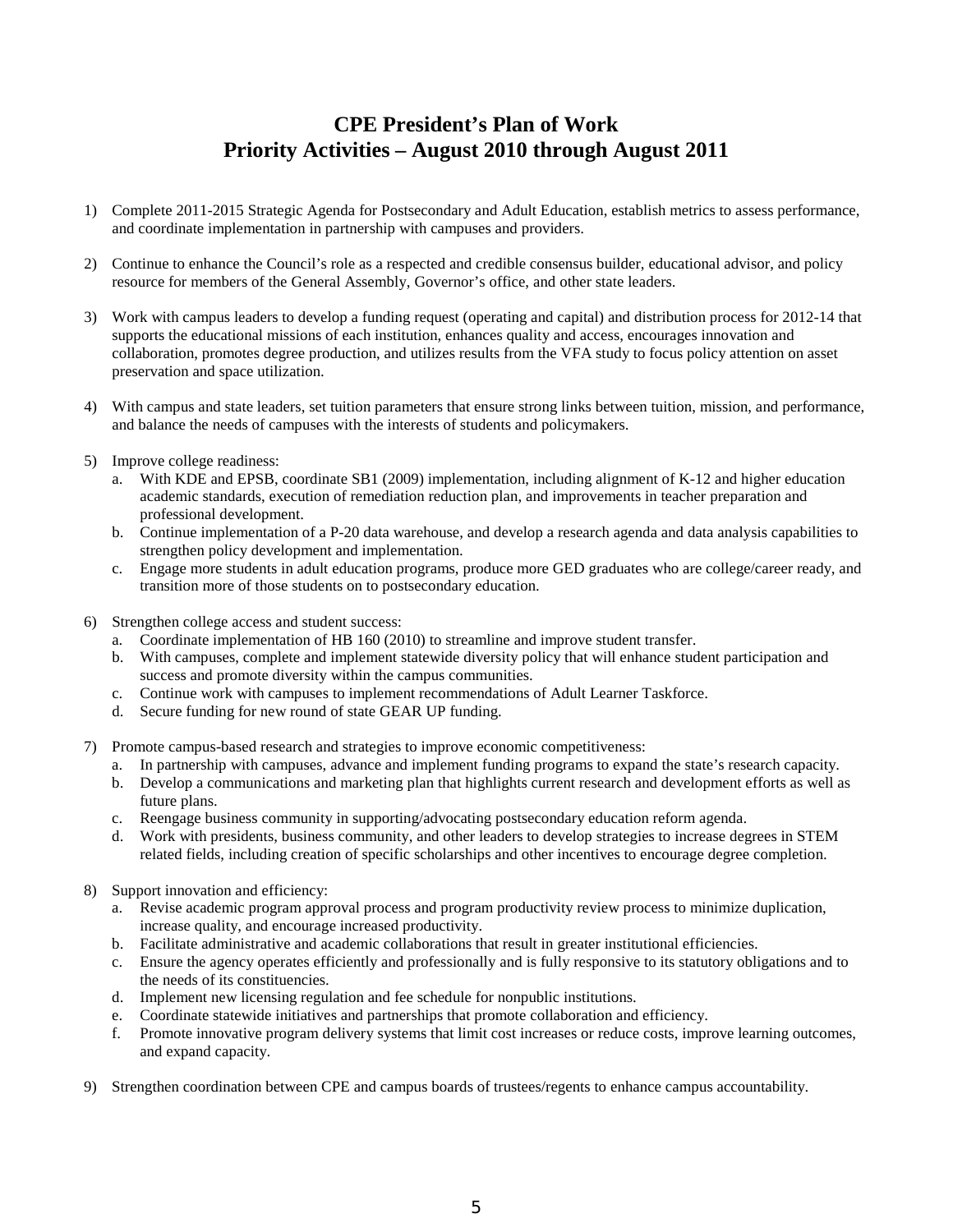

## **Kentucky Council on Postsecondary Education**

**Steven L. Beshear 1024 Capital Center Drive, Suite 320 Robert L. King** Frankfort, Kentucky 40601 Governor President Phone: 502-573-1555 Fax: 502-573-1535 http://www.cpe.ky.gov

May 10, 2011

The Honorable Paul E. Patton **Chair** Kentucky Council on Postsecondary Education 571-B 4 Cedar Creek Road Pikeville, KY 41501

Dear Governor Patton:

Please accept this letter as my report to the Council pursuant to our annual review of my performance as President. I have attempted to provide a self-assessment to be used in conjunction with the surveys you will be soliciting from our board members, staff, and elected officials. As I did last year, I will attempt to follow the format set forth in the plan of work which was submitted to the Council in August of 2010.

- 1) The Strategic Agenda is complete. Actual campus targets are being set as this document is being prepared. I am traveling to each of our campuses to present the agenda to each board, explain how the agenda relates to their campus strategic plans, and to respond to any questions or concerns. During the summer, I expect to present the plan to several of the interim committees of the legislature, as well as members of the media.
- 2) We have been working diligently to establish CPE as a trusted and respected advisor on higher education to the Governor, his staff, and to the legislature. I spent considerable time meeting individually this past year with each of the members of the House leadership, with many of the newly elected members of the legislature, members of the African American caucus, and various members of the Senate education and A&R committees. In addition, we were quite heavily involved in the resolution of a dispute among our campuses regarding legislation pertaining to their capacity to offer advanced practice doctoral degrees. I believe most legislators felt that CPE played a helpful role in forging the compromise that resulted in Senate Bill 130 passing unanimously in both houses and being signed by the Governor.

I expect to make additional presentations this summer to the various interim committees dealing with education on our implementation of the transfer of credit legislation enacted a year ago and the provisions of Senate Bill 1. In both instances I believe the legislature will be pleased with the progress that has been made, and will see the important role that CPE played in each of these efforts.

Despite these efforts and the success we have had, I remain concerned that there remains an undercurrent of dissatisfaction among some legislative leaders in the House that has led to questions about the role and purpose of the Council. This is compounded by ongoing misunderstanding about the agency budget. We will continue through the summer and fall to visit key legislators, make the case for why a coordinating board is critical to the operation of higher education in the state, and to respond to budgetary or other questions that impact legislative thinking about CPE.

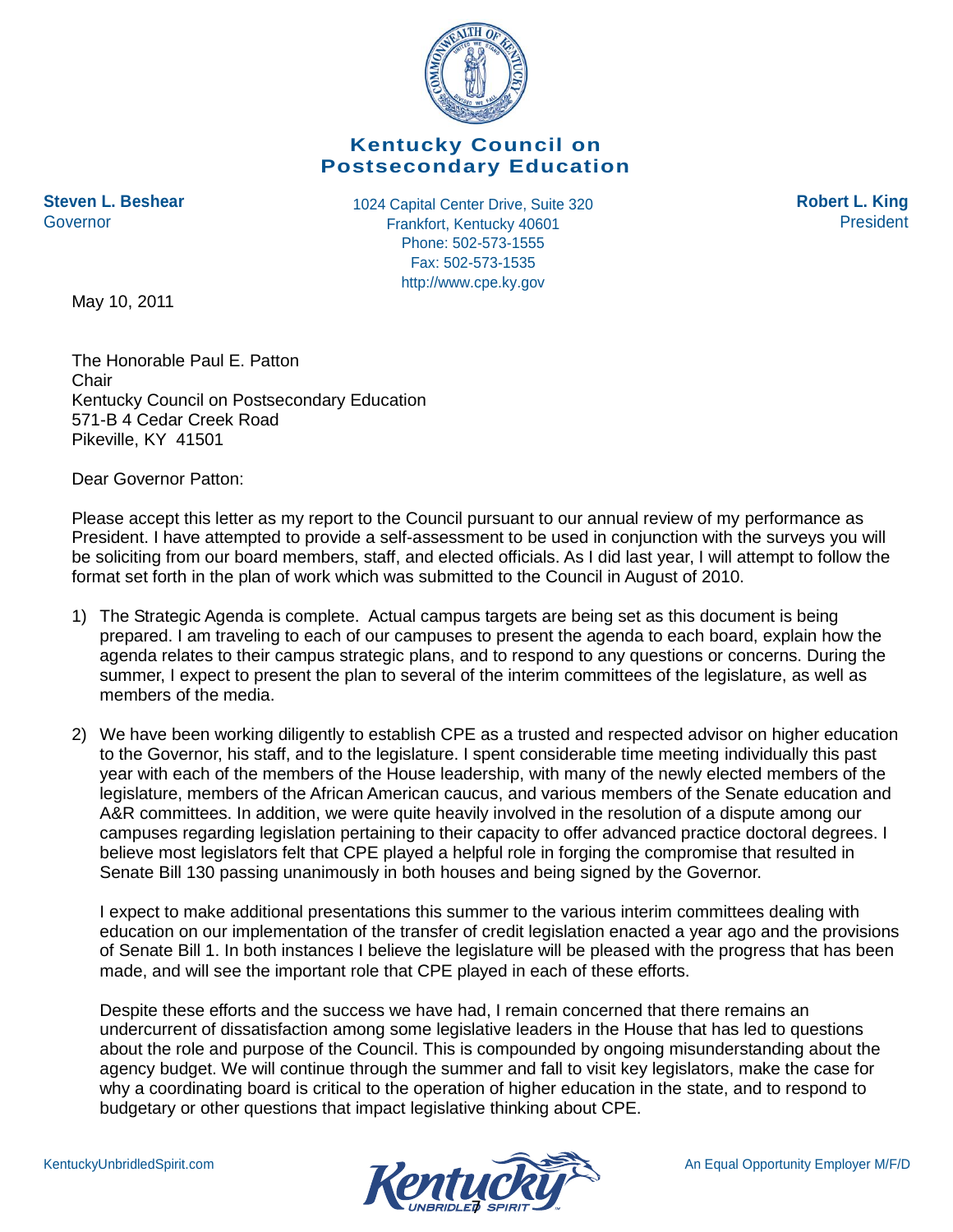- 3) We are just now beginning serious discussions related to the formulation of a budget request to the Governor and legislature for the upcoming biennial budget deliberations. The request will be submitted in November of this year following our efforts to forge a consensus document representing the views of our Council and each of the campus presidents. For the first time we have implemented a process in which the presidents and the campus business officers will meet together to help formulate our request. We think this will enhance the likelihood we can achieve a consensus document more quickly and be assured that all are in agreement. We are engaged in serious discussions related to the creation of a model for performance funding tied to the metrics in our Strategic Agenda. In addition, we are attempting to develop a new approach for funding capital expenditures based upon the data in the VFA study of 2007, and predicated upon a multi-year funding scheme that is balanced appropriately between new construction and deferred maintenance and renewal.
- 4) We have just completed the tuition setting process and have attempted to set levels that both meet the needs of the campuses and are sensitive to the economic realities confronting Kentucky students. Based upon reactions to the levels adopted, I think we have once again found a reasonable balance in our effort to address the competing interests described above.
- 5) Our efforts to enhance college readiness among Kentucky high school students have been the area of greatest success this past year. Our staff, enabled by some new appropriations from the General Assembly, have been blazing a path for Senate Bill 1 (and new Common Core Standards) implementation that is leading the nation. The work has, as of this writing, led to the creation of specialized training efforts, campus based implementation plans, revised teacher education programs, statewide common college placement exams, a renewed focus on elevating the effectiveness of developmental education programs, and a reference laden website loaded with materials, videos, and written explanations of Senate Bill 1, the new common core standards, and the development of new assessment tools for mathematics, reading and language arts. Our staff and I are being invited to speak at national meetings to share what we are doing and how we are driving, at scale, the implementation of the new standards. All of this is being undertaken in full collaboration with KDE, EPSB, and most recently with the Prichard Committee.

In addition, the state's P-20 Data Warehouse is now fully functioning and running quite smoothly. After a bit of a rocky start caused by our difficulty in getting KDE, CPE, and EPSB staff to work collaboratively, those issues have been resolved. The project now has a full time director (former CPE employee Charles McGrew), and is in the process of loading data from the three agencies, scrubbing the data for any discrepancies, eliminating identifying materials to comply with federal privacy laws, and beginning to produce reports that will inform all three agencies' policy making.

Our Adult Education work continues to be viewed as a model in the nation. Reecie Stagnolia is regularly sought by national conference sponsors to share the progress and approaches being undertaken here. We are seeing improving success rates for our GED programs, and increasing numbers of GED grads going on to some postsecondary education. Our program has been selected to pilot an effort to elevate the content and rigor of our courses so that they parallel the learning outcomes now expected from implementation of the new Common Core Standards.

Our challenge, however, remains the rate at which we are getting adults who have not earned a high school diploma to enroll in our programs. Some of this is a function of resources available to promote participation, and some is a reflection of lingering cultural attitudes about education in general, particularly among our lowest income residents.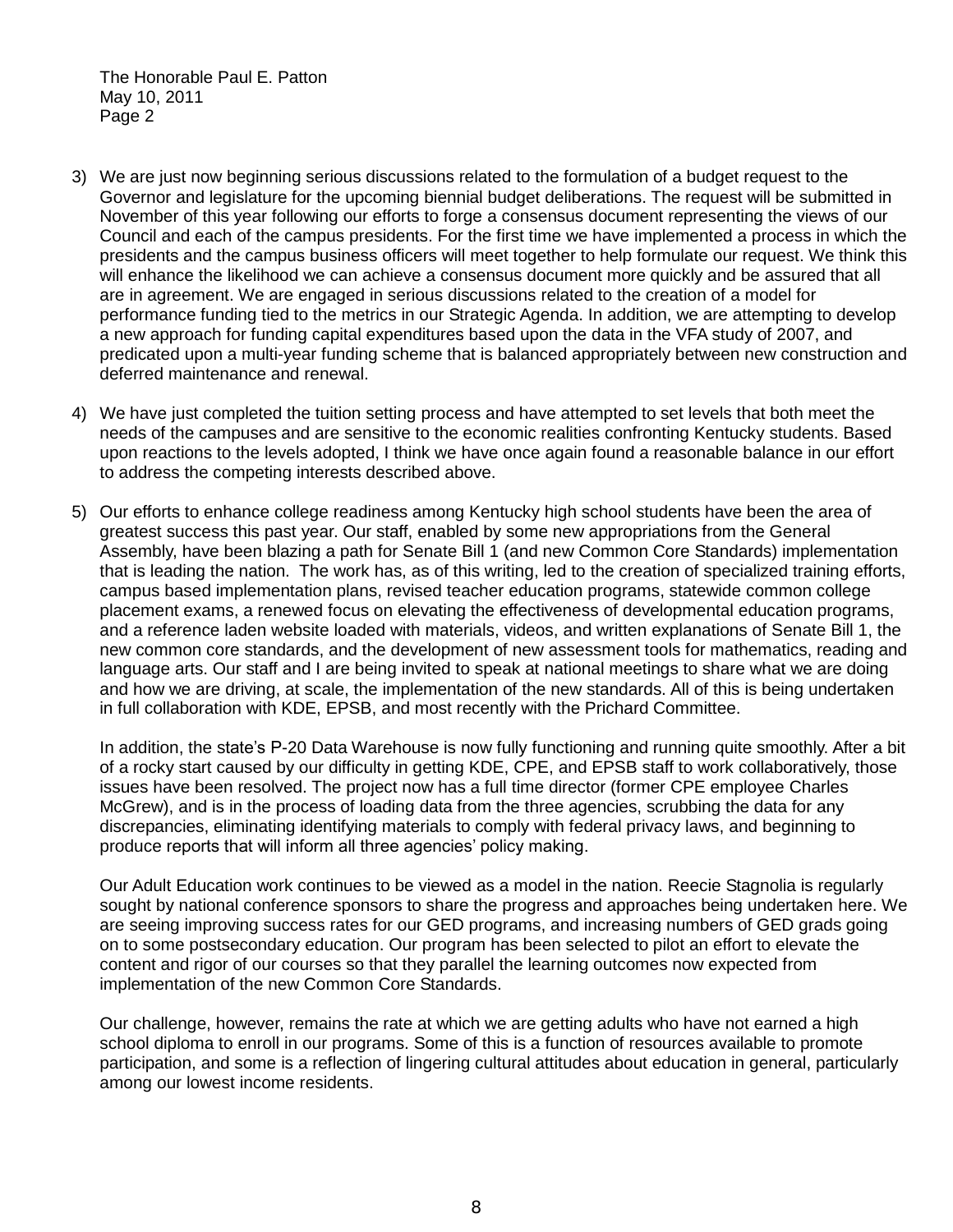6) *Transfer:* We continue to lead the efforts across the state regarding student transfer. Our chief academic officers working group has enacted the elements of the Kentucky Transfer Action Plan. This plan has mapped out the process of assuring that learning outcomes expected at our baccalaureate campuses for 100 and 200 level general education courses are uniform across the state. Correspondingly, KCTCS has implemented a process to assure that all of their 100 and 200 level general education courses now meet those expectations, especially in terms of course content, quality, and rigor. The next step is to extend this set of actions to prerequisite courses for specific majors.

In addition, each of our baccalaureate campuses are expanding advising and recruitment efforts at KCTCS campuses, recognizing the quality and value of having KCTCS students attend their institutions. Every KCTCS campus now has a transfer center and is elevating the quality and quantity of advising resources to support students intending to or thinking about transfer.

CPE has continued our efforts to develop a software system that will allow KCTCS students (or students attending one baccalaureate campus desiring to transfer to another) to be able to specifically determine what would be required of them to assure that when they transfer, they can do so with minimal loss of credit. Our hope is to be able to provide students a "map" that would tell them exactly what courses they need to take and what grades they need to earn in order to assure complete transfer of credit when they move from their current campus to any public baccalaureate campus in Kentucky. Our hope is to have the system up and running during the upcoming academic year.

In addition, we continue to survey students who have transferred to better understand what problems, if any, they encountered. We use the data to improve those elements that may be complicating or impairing full transfer of previously earned course credits. We will have the results of our second year of survey by the June meeting of CPE and will be able to compare these results to those we secured last year—the baseline for our analysis. All of these actions are being undertaken to ease the transferability of students and course credits and should over time eliminate barriers that in the past have hampered efforts to increase educational attainment in the Commonwealth.

*CPE Diversity Policy:* We were able this year to establish a new CPE Diversity Policy, and craft and secure campus support for new regulations that are now going through the legislative approval process. In addition, we are in the process of reviewing campus diversity plans, which will be presented to the CEO for comment, and then to the CPE for approval. If the submitted plans are deficient in any way (in terms of addressing the elements described in the new regulations), the campuses will have opportunities to revise and resubmit.

These new plans, in conjunction with our new Strategic Agenda, will allow us to monitor progress toward each campus' identified goals regarding diversity. We will require each campus to report on an annual basis regarding progress and, if necessary, will be in a position to offer recommendations for improvement if a campus is not achieving the levels of progress defined in their individual plans.

In simplest terms, we expect our campuses, with respect to their student body and their workforce, to look like the communities they serve. And, we expect achievement gaps that exist among various groups of students to be reduced and over time eliminated.

*Adult Learning Initiatives:* Our Adult Learner Task Force was created a few years ago to explore how we might better serve adults enrolled in college or who may have earned some college credits but never earned a degree. One initiative that evolved out of the Task Force deliberations was Project Graduate, which was designed to identify adults who had earned at least 90 credit hours and encourage them to come back to finish their degrees. We will host a program this summer to present several different adultfocused learning models being utilized across the nation. Our goal is to provide a modest amount of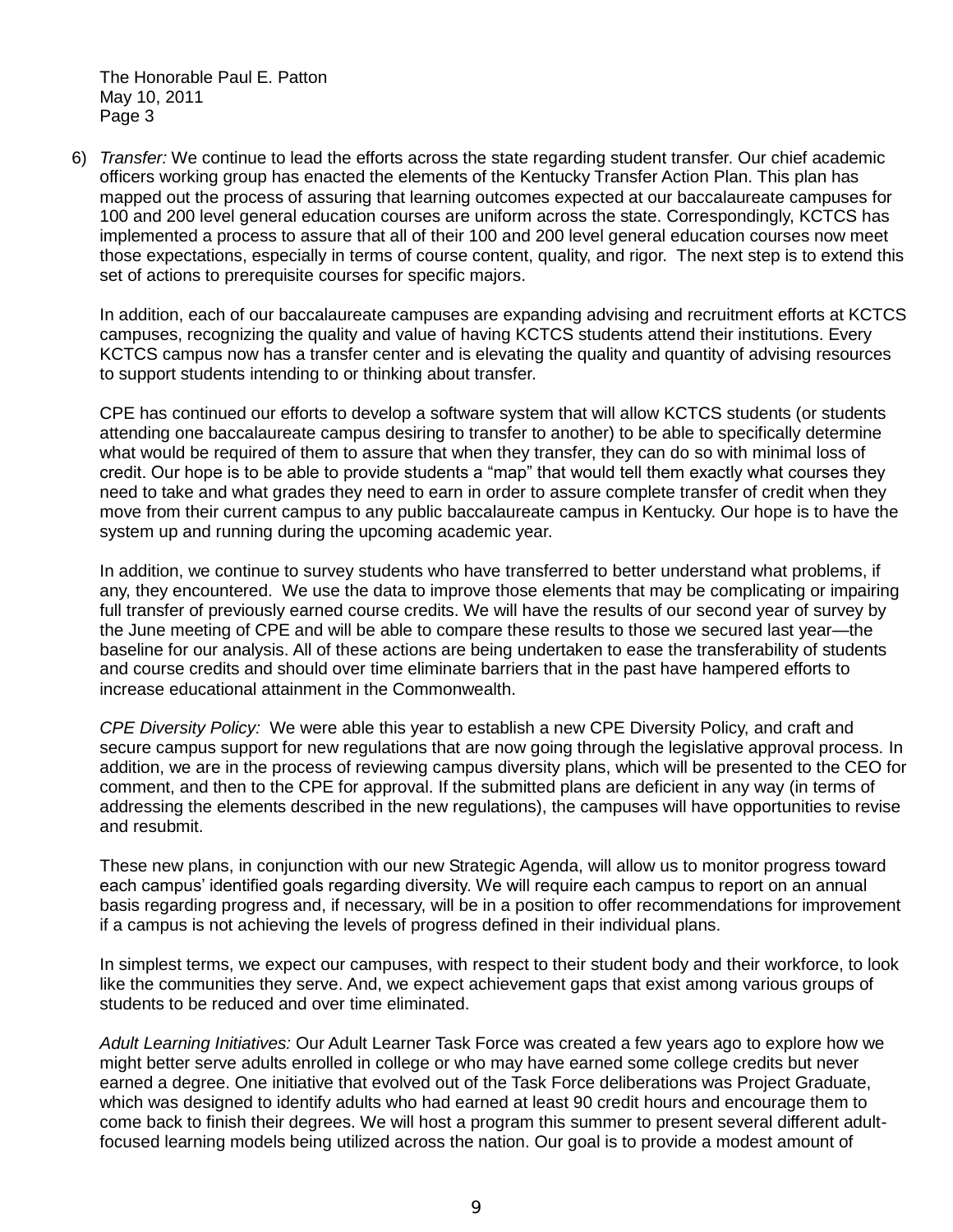funding based on a competitive process to one or more campuses to support the development and implementation of a model that will improve educational services to adults in their regions.

*GEAR UP:* At the other end of the spectrum, GEAR UP Kentucky, the federally funded program that provides a range of services and support for lower income and underrepresented middle and high school students, is finishing the final year of its second six year grant. We are preparing a proposal for a new cycle of funding for submission next month. We anticipate hearing back from the Federal Department of Education on a third round of GEAR UP funding in early fall.

*Research:* The new Strategic Agenda focuses directly on the importance of basic, applied and translational research, with particular recognition of the leadership role the University of Kentucky and the University of Louisville play in building a strong R&D infrastructure. Bucks for Brains has been a tremendous success, but the changing fiscal environment necessitates innovative approaches in the way the state partners with and supports the institutions. We are exploring a new matching mechanism to help stimulate the securing of new research grants. We also have proposed a recognition program for faculty who earn new grants and use those funds to make new discoveries that impact their field of study and improve the quality of life, the environment, health, manufacturing, or create new products that create jobs for Kentuckians. We will keep working on these ideas and others as we move forward in the upcoming year. The Kentucky Science and Technology Corporation plays an integral role stimulating campus research through CPE supported initiatives such as the Research and Development Excellence Fund, Kentucky Space LLC, and EPSCoR, which has helped build a statewide infrastructure in Kentucky to promote national research competitiveness. One of my goals for the next year is to strengthen our partnership with KSTC and build on their expertise as we work to implement our Strategic Agenda objectives related to research and entrepreneurism.

*Business Community Partnerships:* We have continued to grow our relationships with the business community. I actively participate with the Board of Directors of the State Chamber of Commerce, attend corporate events with the State's major employers, and speak to local Rotary organizations and other similar service clubs to which local business leaders belong. During those talks, I reinforce the importance of education to their success, and implore them to be attentive to educational issues in their communities.

In addition, I regularly inquire of employers whether they hire our graduates. If not, why not? And if so, are they satisfied with their level of preparation. From Alltech, to Toyota, to Lexmark, to General Cable, I am gathering data that I share with the presidents and chief academic officers so we can collectively better serve the employers in our state. We hope to develop a survey instrument to more fully explore these issues across the entire spectrum of employers in Kentucky in partnership with the State Chamber of Commerce. While we are in the very preliminary stages of discussions, there does seem to be an interest on the part of the Chamber to assist in this effort.

We are actively supporting the expansion of Project Lead the Way and AdvanceKentucky programs that are now being implemented in a number of middle and high schools across the state to encourage students to take more STEM related courses, to participate in advanced placement courses, and to take the advanced placement exams. The programs have been successful where implemented but now need to be taken to scale. Commissioner Holliday and I are encouraging the legislature to provide the funding necessary in the upcoming biennial budget deliberations to expand these programs. Students who participate will get to our campuses more confident of their capacity to succeed in these courses and, we hope, inspired to continue their studies in these disciplines.

7) The Council may recall that two years ago we presented a report describing the efforts and decisions made regarding program productivity. As a result of that effort, various courses were closed at campuses, others were consolidated, and still others were modified from serving as free standing majors to becoming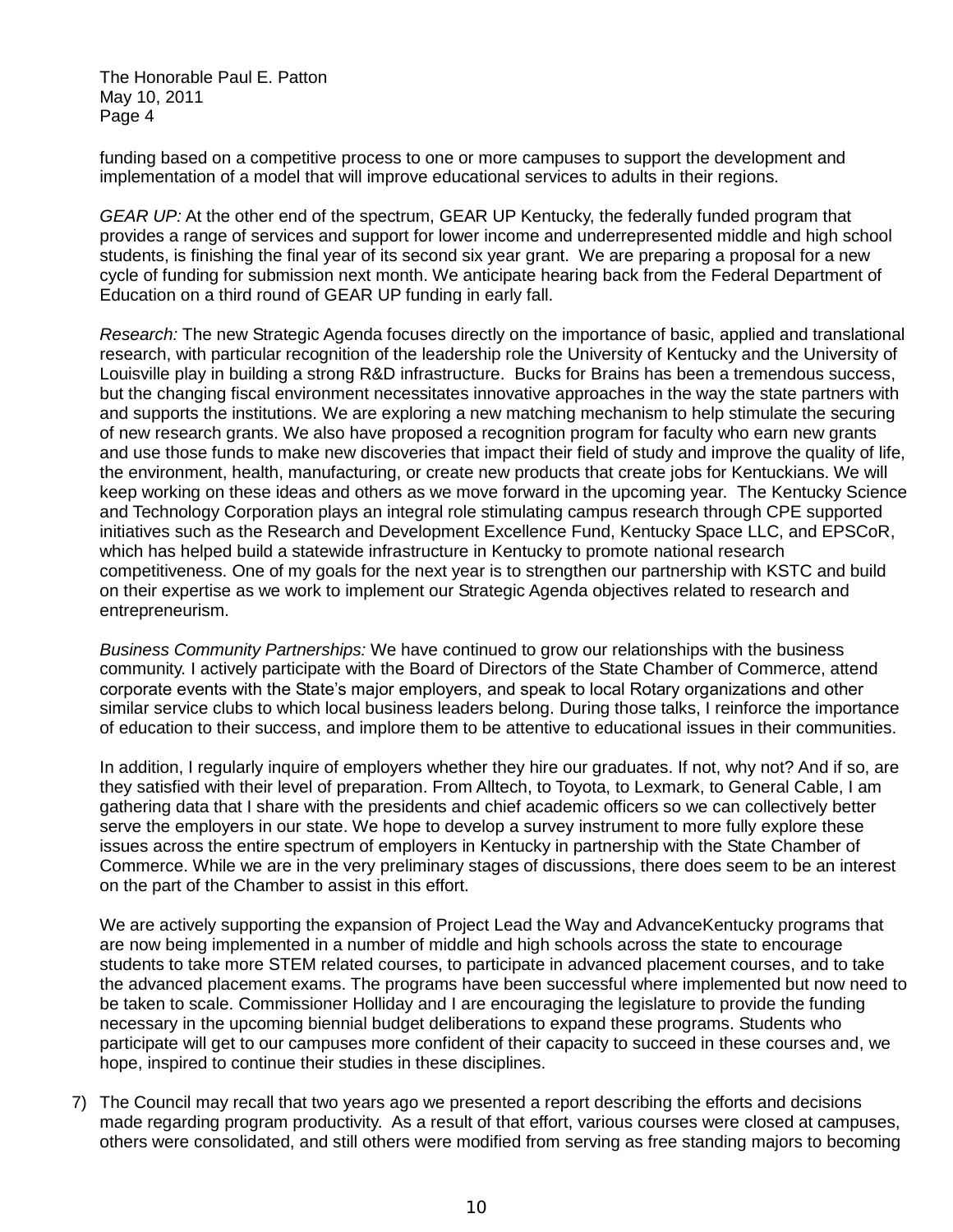courses only offered in support of other more substantial majors in higher demand by students. The program review process is being overhauled to make it more rigorous and, we hope, even more successful in helping campuses weed out course offerings that have outlived their utility or appeal to students.

In addition, we are enhancing our course approval processes to encourage the campuses to be more rigorous in their analysis of whether to add new programs. Our evaluations going forward will call for greater scrutiny of the market needs and the costs of offering the programs, and will assure that the quality of instruction and faculty are at levels appropriate to the expectations of the related occupation or profession and of our students.

We also are providing to our campuses access to the latest developments from around the globe on how to most efficiently and cost effectively deliver instruction. Solutions range from growing reliance on technology, use of different faculty and graduate assistants, team teaching, and new services related to textbooks elevating student learning and lowering out-of-pocket costs.

We are convening groups of our campus professionals to expand their capacity to problem solve and to save dollars. We have discovered all too often that these multi-disciplinary discussions do not happen on campus, or do not happen frequently enough. Our efforts are helping change these behaviors and, in the process, encourage better results in an array of areas of interest. Examples include provision of employee health insurance, course re-design, and purchasing of energy.

The Council has undergone a fairly substantial reorganization this past year. We believe that the reorganization will better align functions internally, producing better and more comprehensive policies and practices across all of our responsibilities. Most significantly, we brought our adult basic education operation into our Academic Affairs Unit, ending what we saw as a rather unhealthy isolation of our basic adult education programs and staff. We are already seeing more thoughtful and integrated actions that should continue to elevate the quality of our GED programs. We have been selected to be one in a handful of states that will integrate the new Common Core Standards into our GED curriculum. This would not have been as likely without the realignment and the direct interaction between Kentucky Adult Education staff and our staff responsible for Senate Bill 1 implementation.

We were able this year to persuade the legislature to permit us to elevate licensing fees, facilitating our ability to better meet the growing volume of licensure work. The expansion of private, independent, and proprietary providers in Kentucky has been substantial, both in terms of the number of institutions and in the array of programs they seek to offer. Our one staff member assigned to this critically important area was being completely overwhelmed by the sheer volume of new work. New fee revenue has allowed us to hire an additional Ph.D.-level staff member to perform site visits and review campus programs. In addition, the legislature has been considering amending the current statute governing the licensure of proprietary schools. If they eventually adopt the proposed legislation, which would add those proprietary schools that offer associates degrees to our list of licensees, CPE would be given even greater responsibilities than we currently have in this important area.

Consistent with our new Strategic Agenda, we will continue efforts to work with the campuses on finding new ways to deliver instruction, administer campuses, and purchase goods and services in ways that reduce costs, and enhance student success. We are actively participating with the Education Delivery Institute, led by Sir Michael Barber, to improve our capacity to implement the changes defined in our Strategic Agenda. We are hopeful that his model will be embraced on the campuses as we move forward with implementation of the agenda.

We have also agreed to participate in the National Governor's Association-approved Complete College America program. It aligns quite closely with our Strategic Agenda, has the support of Governor Beshear